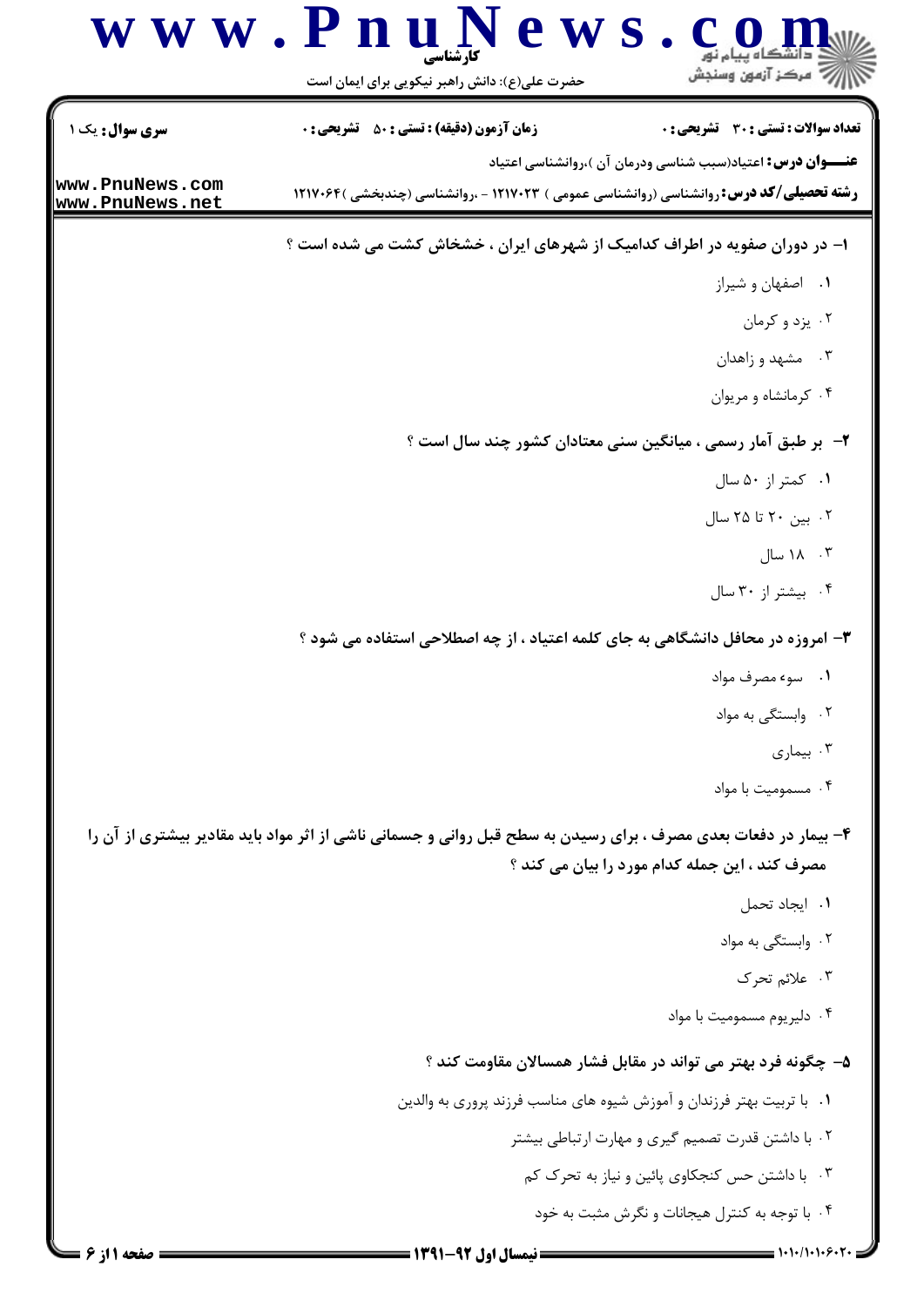|                 | حضرت علی(ع): دانش راهبر نیکویی برای ایمان است                                                           | أأأآ مركز آزمون وسنجش                                                  |
|-----------------|---------------------------------------------------------------------------------------------------------|------------------------------------------------------------------------|
| سری سوال: ۱ یک  | <b>زمان آزمون (دقیقه) : تستی : 50 ٪ تشریحی : 0</b>                                                      | تعداد سوالات : تستى : 30 - تشريحي : 0                                  |
| www.PnuNews.com |                                                                                                         | <b>عنـــوان درس:</b> اعتیاد(سبب شناسی ودرمان آن )،روانشناسی اعتیاد     |
| www.PnuNews.net | <b>رشته تحصیلی/کد درس: ر</b> وانشناسی (روانشناسی عمومی ) ۱۲۱۷۰۲۳ - ،روانشناسی (چندبخشی )۱۲۱۷۰۶۴         |                                                                        |
|                 | ۶- حدود چند درصد موارد همراه با اعتیاد، اختلال های دیگر روانپزشکی نیز وجود دارد ؟                       |                                                                        |
|                 | ۰. ۶۰ درصد                                                                                              | ۰.۱ ۳۰ درصد                                                            |
|                 | ۵۰ .۴ درصد                                                                                              | ۰۳ درصد                                                                |
|                 |                                                                                                         | ۷– موارد نامبرده به کدامیک از عوامل مخاطره آمیز اعتیاد مربوط می باشد ؟ |
|                 | « کسب بزرگی و  تشخص ، رفع دردهای جسمی و خستگی ، کسب آرامش روانی ، توانایی مصرف مواد بدون احتمال بروز به | اعتياد »                                                               |
|                 |                                                                                                         |                                                                        |
|                 |                                                                                                         | ۰۱ عوامل مخاطره آمیز فردی<br>۰۲ تاثیر مواد بر فرد                      |
|                 |                                                                                                         | ۰۳ مفات شخصیتی                                                         |
|                 |                                                                                                         | ۰۴ نگرش مثبت نسبت به مواد                                              |
|                 |                                                                                                         |                                                                        |
|                 |                                                                                                         | ٨- كدام ويژگي سنگ بناي هوش هيجاني است ؟                                |
|                 | ۰۲ خویشتن داری<br>۰۴ خودکارآمدی                                                                         | ۰۱ هوش<br>۰۳ خودآگاهی                                                  |
|                 |                                                                                                         |                                                                        |
|                 | ۹- ( به تاخیر انداختن کامرواسازی و فرونشاندن تکانش ها ) ، با کدام اصطلاح معرفی می شود ؟                 |                                                                        |
|                 | ۰۲ خویشتن داری عاطفی<br>۰۴ قاطعیت                                                                       | ۰۱ صبر<br>۰۳ همدلی                                                     |
|                 |                                                                                                         |                                                                        |
|                 | ۱۰− معتادان در رفتار و برخوردشان قبل از مصرف شدید ، کدام ویژگی شخصیت را دارا هستند ؟                    |                                                                        |
|                 | ۰۲ فقدان مهارت ارتباطي                                                                                  | ۰۱ فقدان مهارت کلامی                                                   |
|                 | ۰۴ قاطعيت                                                                                               | ۰۳ ضد اجتماعی                                                          |
|                 |                                                                                                         | 11-   ماری جوانا ، به کدامیک از انواع طبقات مواد مخدر تعلق دارد ؟      |
|                 |                                                                                                         | ۰۱ کندسازها                                                            |
|                 |                                                                                                         | ۰۲ محرک ها                                                             |
|                 |                                                                                                         | ۰۳ مواد افیونی                                                         |
|                 |                                                                                                         | ۰۴ داروهای توهم زا                                                     |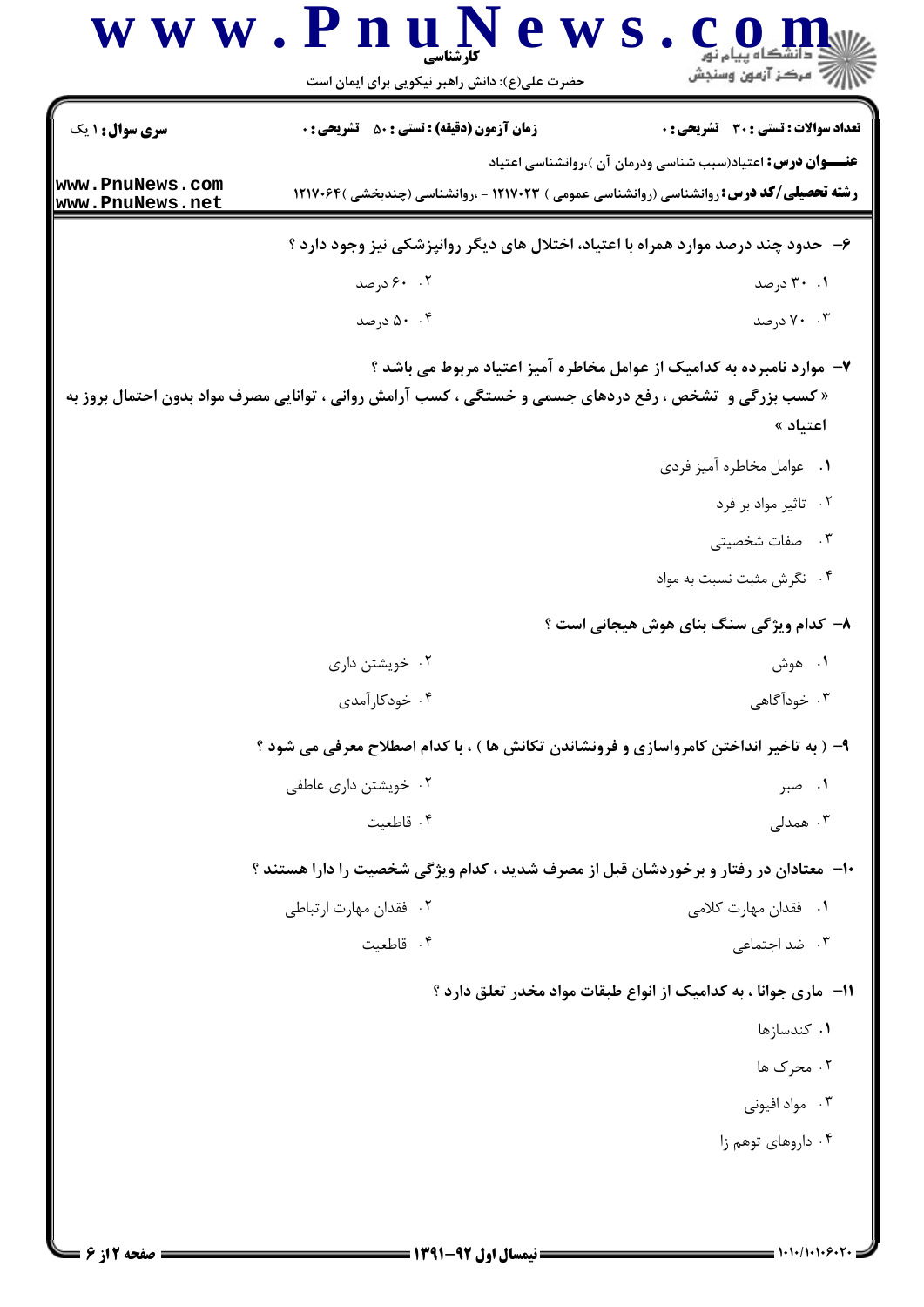|                                    |                                                                                                                     | حضرت علی(ع): دانش راهبر نیکویی برای ایمان است                          |                                              |
|------------------------------------|---------------------------------------------------------------------------------------------------------------------|------------------------------------------------------------------------|----------------------------------------------|
| سری سوال: ۱ یک                     | <b>زمان آزمون (دقیقه) : تستی : 50 ٪ تشریحی : 0</b>                                                                  | <b>عنـــوان درس:</b> اعتیاد(سبب شناسی ودرمان آن )،روانشناسی اعتیاد     | <b>تعداد سوالات : تستی : 30 ٪ تشریحی : 0</b> |
| www.PnuNews.com<br>www.PnuNews.net | <b>رشته تحصیلی/کد درس: روانشناسی (روانشناسی عمومی ) ۱۲۱۷۰۲۳ - ،روانشناسی (چندبخشی )۱۲۱۷۰۶۴</b>                      |                                                                        |                                              |
|                                    | ۱۲– کدام ماده مخدر بویی شبیه به آمونیاک یا ادرار مانده داشته و هنگام سوختن بویی شبیه به چسب دوقلو ایجاد می کند ؟    |                                                                        |                                              |
|                                    |                                                                                                                     |                                                                        |                                              |
|                                    |                                                                                                                     |                                                                        | ۰۱ تریاک                                     |
|                                    |                                                                                                                     |                                                                        | ۰۲ حشیش                                      |
|                                    |                                                                                                                     |                                                                        | ۰۳ تينر                                      |
|                                    |                                                                                                                     |                                                                        | ۰۴ هروئين                                    |
|                                    | ۱۳- کدام روش مصرف تریاک را بیشتر افرادی که بیماری جسمانی دارند ، به کار می برند ؟                                   |                                                                        |                                              |
|                                    |                                                                                                                     |                                                                        | ۰۱ تدخین                                     |
|                                    |                                                                                                                     |                                                                        | ۰۲ خوراکی                                    |
|                                    |                                                                                                                     |                                                                        | ۰۳ تزریق                                     |
|                                    |                                                                                                                     |                                                                        | ۰۴ استنشاق                                   |
|                                    |                                                                                                                     | ۱۴- ماده ای به نام « سیگار اژدها » از ترکیب کدام مواد بدست می آید ؟    |                                              |
|                                    |                                                                                                                     |                                                                        | ٠١ مرفين و كدئين                             |
|                                    |                                                                                                                     |                                                                        | ۰۲ حشیش و مرفین                              |
|                                    |                                                                                                                     |                                                                        | ۰۳ هروئین و باربیتورات                       |
|                                    |                                                                                                                     |                                                                        | ۰۴ حشیش و هروئین                             |
|                                    | ۱۵- پودری است سفید یا کرم ( گاهی به رنگ قرمز آجری ) تلخ مزه و بی بو ، این ماده در حالت خالص نرم یا ورقه ای و به رنگ |                                                                        |                                              |
|                                    |                                                                                                                     |                                                                        | سفید تا زرد کم رنگ می باشد ؟                 |
| ۰۴ حشیش                            | ۰۳ مرفين                                                                                                            | ۰۲ کدئین                                                               | ۰۱ هروئين                                    |
|                                    |                                                                                                                     | ۱۶– شایعترین شکل مصرف کوکایین قبل از اواسط دهه ۸۰ کدام مورد بوده است ؟ |                                              |
|                                    | ۰۲ انفیه                                                                                                            |                                                                        | ۰۱ خوراکی                                    |
|                                    | ۰۴ تدخین                                                                                                            |                                                                        | ۰۳ تزریق                                     |
|                                    | ۱۷- کدام ماده در پزشکی جهت درمان اختلالات کمبود توجه و کنترل وزن به کار می رود ؟                                    |                                                                        |                                              |
| ۰۴ الکل                            | ۰۳ کریستال                                                                                                          | ۰۲ کوکائین                                                             | ۰۱ حشیش                                      |

 $=$  1  $\cdot$  1  $\cdot$  1  $\cdot$   $\cdot$  1  $\cdot$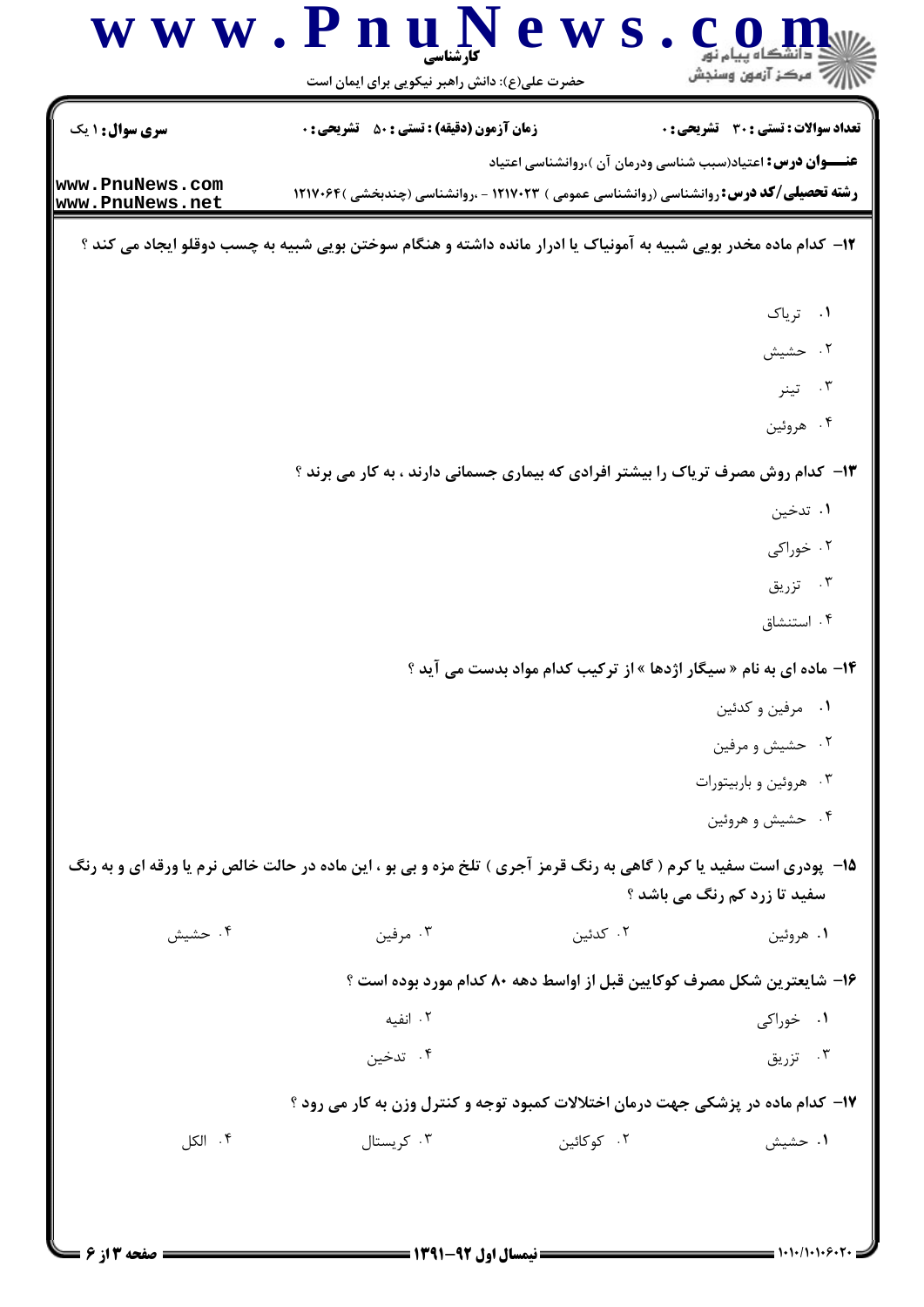|                                    | www.PnuNews<br>حضرت علی(ع): دانش راهبر نیکویی برای ایمان است                                                    |                                                                                                 | ے۔<br>ایک مرکز آزمون وسنجش                   |
|------------------------------------|-----------------------------------------------------------------------------------------------------------------|-------------------------------------------------------------------------------------------------|----------------------------------------------|
| <b>سری سوال : ۱ یک</b>             | <b>زمان آزمون (دقیقه) : تستی : 50 ٪ تشریحی : 0</b>                                                              | <del>عنــــو</del> ان درس: اعتیاد(سبب شناسی ودرمان آن )،روانشناسی اعتیاد                        | <b>تعداد سوالات : تستی : 30 ٪ تشریحی : 0</b> |
| www.PnuNews.com<br>www.PnuNews.net |                                                                                                                 | <b>رشته تحصیلی/کد درس: ر</b> وانشناسی (روانشناسی عمومی ) ۱۲۱۷۰۲۳ - ،روانشناسی (چندبخشی )۱۲۱۷۰۶۴ |                                              |
|                                    | ۱۸– مهمترین اثر مصرف ترکیبی کدام دارو با سایر داروها ، ایجاد احساسات عمیق و پایدار در دلبستگی و پیوستگی است ؟   |                                                                                                 |                                              |
|                                    | ۰۲ کوکائین                                                                                                      |                                                                                                 | ۰۱ اکستازی                                   |
|                                    | ۰۴ مرفين                                                                                                        |                                                                                                 | ۰۳ هروئين                                    |
|                                    |                                                                                                                 | ۱۹- کدام گروه از مواد مخدر ، سبب ایجاد تغییراتی در خلق و ادراک می شوند ؟                        |                                              |
|                                    |                                                                                                                 |                                                                                                 | ۰۱ اکستازی                                   |
|                                    |                                                                                                                 |                                                                                                 | ۰۲ کراک                                      |
|                                    |                                                                                                                 |                                                                                                 | ۰۳ مواد توهم زا                              |
|                                    |                                                                                                                 |                                                                                                 | ۴. فن سيكليدين PCP                           |
|                                    | +۲- تاثیرات روانی این ماده وابسته به وضعیت جسمی فرد مصرف کننده و محیطی است که وی در آن قرار دارد ، از آن به سفر |                                                                                                 | خوب و سفر بد یاد می کنند ؟                   |
|                                    | ۰۲ فن سيكليدين PCP                                                                                              |                                                                                                 | LSD .                                        |
|                                    | ۰۴ حشیش                                                                                                         |                                                                                                 | ۰۳ ماری جوانا                                |
|                                    | <b>۲۱</b> - مصرف کنندگان هرویین ، تریاک و کوکایین غالباً اعتیاد خود را با مصرف چه ماده ای آغاز کرده اند ؟       |                                                                                                 |                                              |
| ۰۴ مرفين                           | ۰۳ الکل                                                                                                         | ۰۲ سیگار                                                                                        | ۰۱ حشیش                                      |
|                                    |                                                                                                                 | <b>۲۲</b> - مارلات بر روی کدامیک از موارد نامبرده تمرکز کرد ؟                                   |                                              |
|                                    |                                                                                                                 | ۰۱ تاریخچه زندگی و چگونگی گرایش به اعتیاد در فرد معتاد                                          |                                              |
|                                    |                                                                                                                 | ۰۲ شدت اعتیاد و چگونگی کاستن از لغزش در فرد معتاد                                               |                                              |
|                                    |                                                                                                                 | ۰۳ بررسی خصوصیات فردی معتاد و عوامل موثر در عود                                                 |                                              |
|                                    |                                                                                                                 | ۰۴ تکیه بر وقایع حول و حوش مصرف اولیه بعد از یک دوره ترک در معتاد                               |                                              |
|                                    | ۲۳– کدامیک از درمانهای نامبرده در مورد طیف وسیعی از اختلالهای هیجانی و رفتاری نوجوان ، ثمربخش می باشد ؟         |                                                                                                 |                                              |
|                                    | ۰۲ شناخت درمانی                                                                                                 |                                                                                                 | ۰۱ رفتار درمانی                              |
|                                    | ۰۴ درمان های فیزیولوژیکی                                                                                        |                                                                                                 | ۰۳ روانکاوی                                  |
|                                    |                                                                                                                 | <b>34</b> - تاثیر اولیه مذهب در زمینه استفاده از مواد مخدر در جوامع ، کدام است ؟                |                                              |
|                                    | ۰۲ جلوگیری از گسترش اعتیاد                                                                                      |                                                                                                 | ۰۱ پیشگیری از اعتیاد                         |
|                                    | ۰۴ جلوگیری از عود در اعتیاد                                                                                     |                                                                                                 | ۰۳ ترک مواد مخدر                             |
|                                    |                                                                                                                 |                                                                                                 |                                              |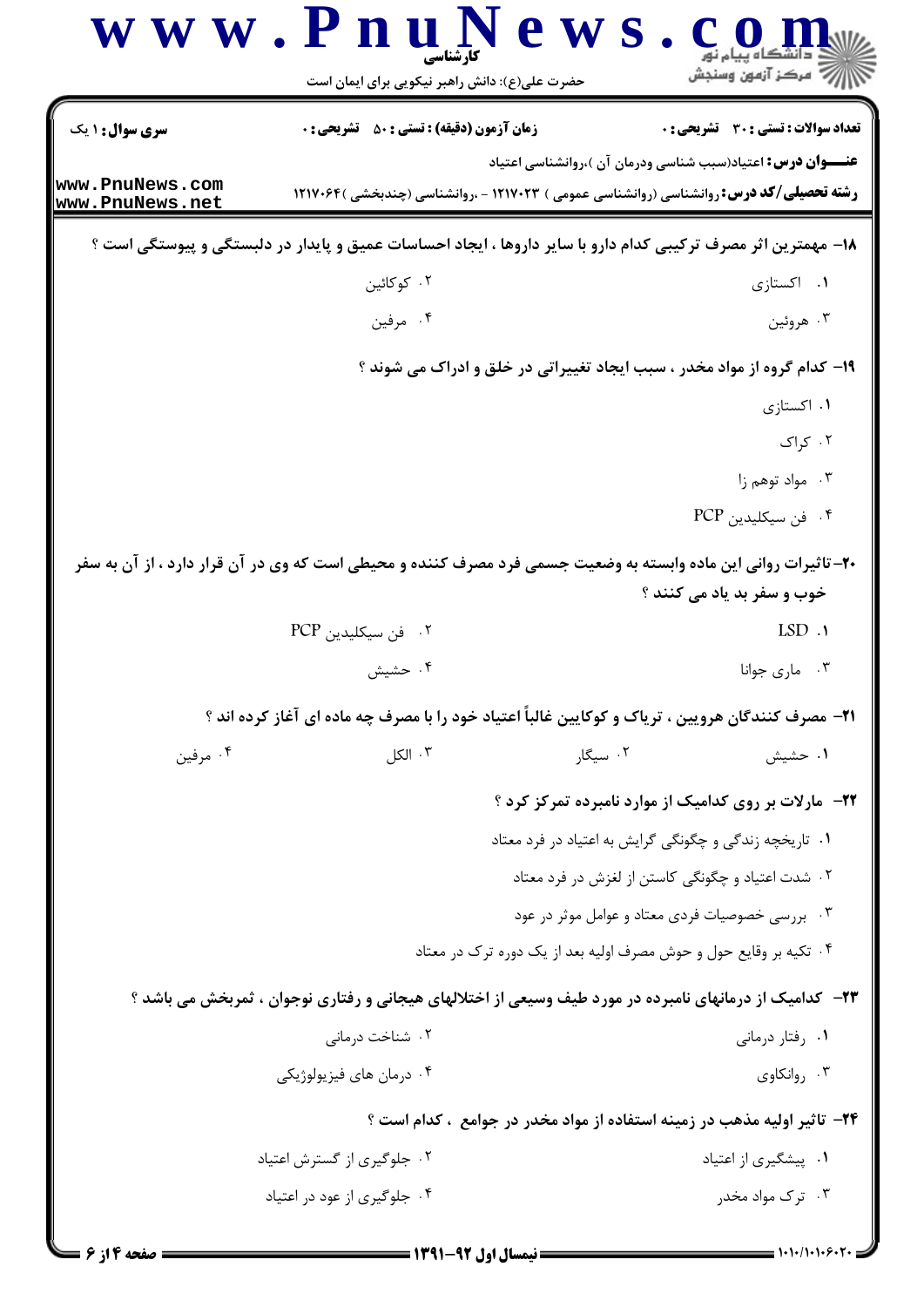| <b>سری سوال : ۱ یک</b>             | <b>زمان آزمون (دقیقه) : تستی : 50 ٪ تشریحی : 0</b>                                                                      | <b>تعداد سوالات : تستی : 30 ٪ تشریحی : 0</b>                         |
|------------------------------------|-------------------------------------------------------------------------------------------------------------------------|----------------------------------------------------------------------|
| www.PnuNews.com<br>www.PnuNews.net | <b>رشته تحصیلی/کد درس: روانشناسی (روانشناسی عمومی ) ۱۲۱۷۰۲۳ - ،روانشناسی (چندبخشی )۱۲۱۷۰۶۴</b>                          | <b>عنــــوان درس:</b> اعتیاد(سبب شناسی ودرمان آن )،روانشناسی اعتیاد  |
|                                    | <b>۲۵</b> − در کدامیک از مراحل اصلی دوره اجتماع درمان مدار ، هدف عبارت است از : (TC) تدارک مقدماتی جدایی مقیم از اجتماع |                                                                      |
|                                    | ۰۲ مرحله پیش از ورود مجدد                                                                                               | ٠١ مرحله درمان                                                       |
|                                    | ۰۴ مرحله جهت يابي                                                                                                       | ۰۳ مرحله ورود مجدد                                                   |
|                                    | ۲۶-وقتی فرد نسبت به موقعیت های جدید هیچ انعطافی نشان نمی دهد ، و بسیار خشک برخورد می نماید ، کدامیک از                  | ملاکهای نامبرده مطرح است ؟                                           |
|                                    | ۰۲ طرز برخورد                                                                                                           | ۰۱ مقاومت                                                            |
|                                    | ۰۴ هیجان پذیری منفی                                                                                                     | ۰۳ بازداری                                                           |
|                                    | ۲۷- ً بر اساس کدام باور ، نگرش های فرد اگر بازنگری و ارزیابی دوباره نشوند، به ضد خود تبدیل می گردند و به جای حل مشکل    | ، ایستایی و رکود را در پی دارد ؟                                     |
|                                    | ۰۲ بک                                                                                                                   | ۰۱ الیس                                                              |
|                                    | ۰۴ برنز                                                                                                                 | ۰۳ راجرز                                                             |
|                                    | ۲۸– در کدامیک از الگوهای ارتباطی مخرب زیرکه در خانواده اعتیاد وجود دارد ، فرد معتاد سپر بلا می شود و تمام مشکلات        |                                                                      |
|                                    |                                                                                                                         | خانواده به معتاد نسبت داده می شود ؟                                  |
|                                    |                                                                                                                         | ۰۱ جوش دهنده<br>۰۲ گله مند                                           |
|                                    |                                                                                                                         | ۰۳ خانه یا                                                           |
|                                    |                                                                                                                         | ۰۴ قهرمان                                                            |
|                                    |                                                                                                                         | $\cdot$ ۹۳– حداقل دوره انتظار بیماری هپاتیت C ، چه مدت است $\cdot$ ۹ |
|                                    |                                                                                                                         | ۰۱ یک ماه                                                            |
|                                    |                                                                                                                         | ۰۲ $\uparrow$ ماه                                                    |
|                                    |                                                                                                                         | ۰۳ ماه $\mathcal{S}$                                                 |
|                                    |                                                                                                                         | ۰۴ ماه $\cdot$                                                       |

 $\mathbf T$